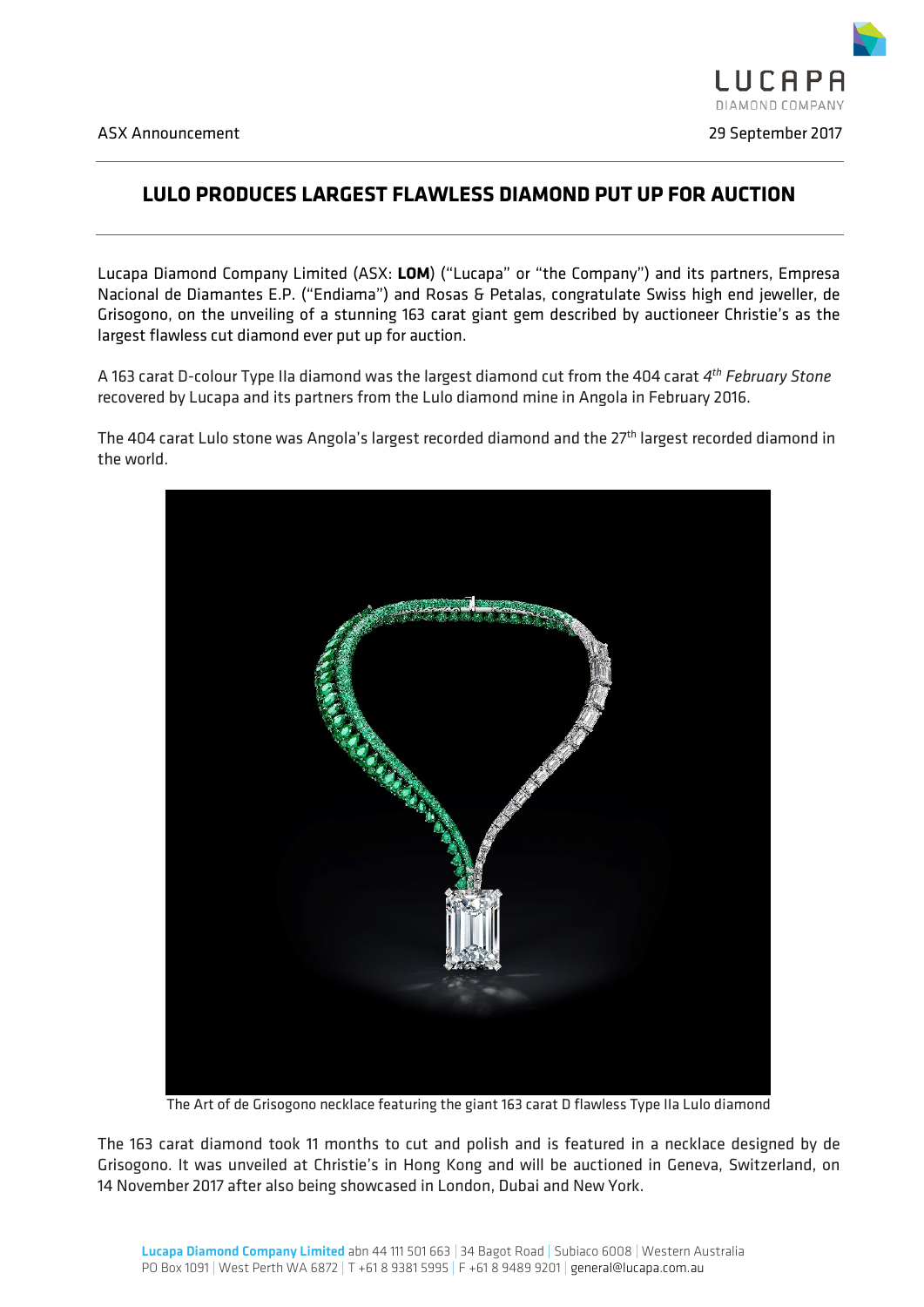Lucapa Managing Director Stephen Wetherall said the Lulo partners were extremely proud to have recovered the rough diamond from which the exceptional 163 carat flawless gem originated.

*"This spectacular flawless diamond underlines why Lulo is such an extremely special diamond resource,"*  said Mr Wetherall.

*"Lulo produced the highest value diamond production in the world in 2016 and we continue to produce large and premium-value alluvial diamonds from Lulo on a regular basis."*

*"We believe the primary hard rock source of these exceptional alluvial diamonds will also be a special kimberlite discovery, which is why Lucapa and its partners have ramped up the drilling of the priority kimberlite targets we have defined at Lulo."*



*The 404 carat 4th February Stone recovered at Lulo from which the 163 carat diamond was cut*

For and on behalf of the Lucapa Board.

**STEPHEN WETHERALL MANAGING DIRECTOR**